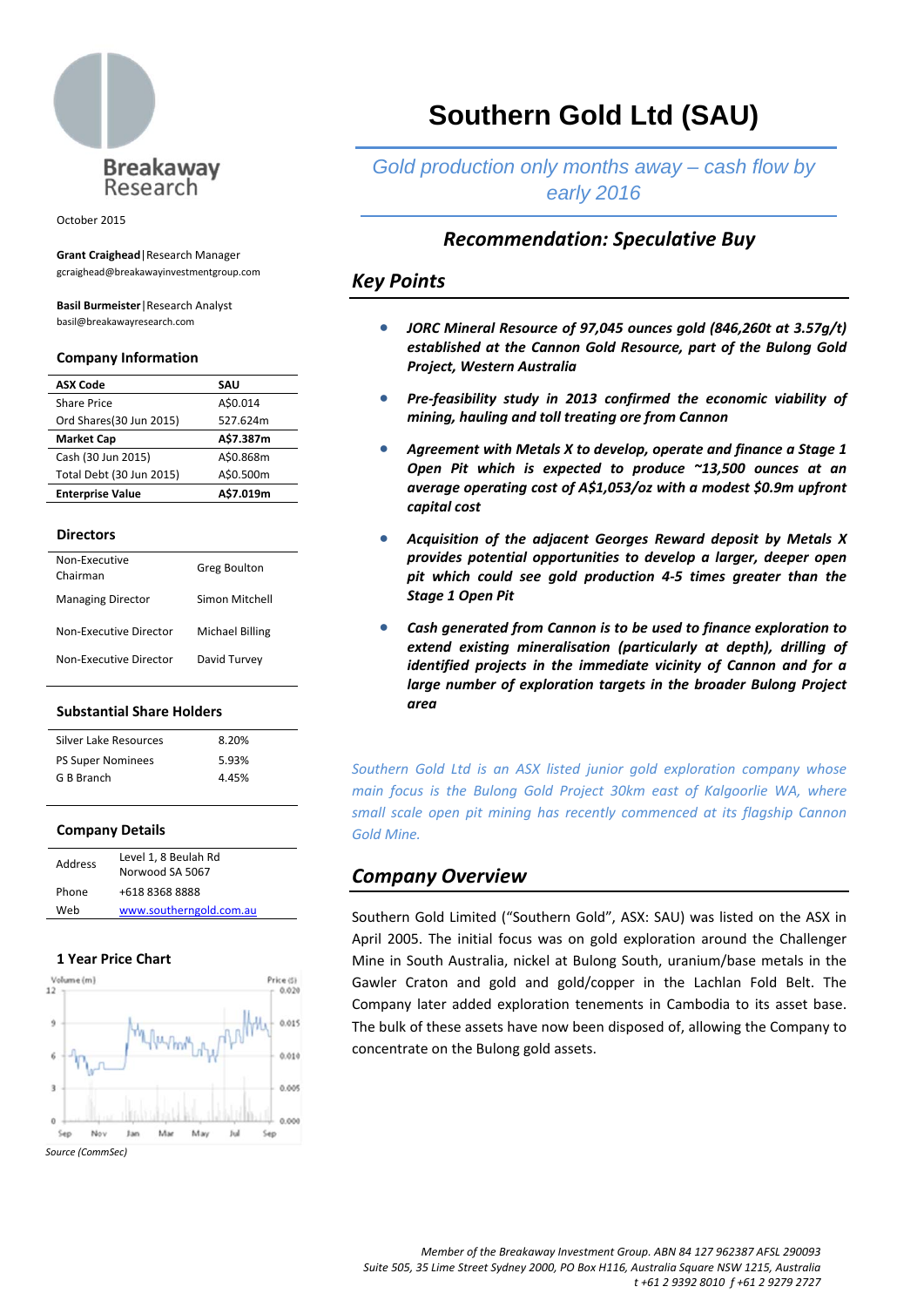

# *Investment Thesis*

# **Pre‐feasibility study (PFS) demonstrates economic viability of Cannon**

*PFS demonstrates ability to generate \$14m at \$1,500/oz gold price*

A PFS conducted in 2013 demonstrated the economic viability of an open pit and underground operation, toll-treating ore at a nearby mill. The estimated cash generation, based on a gold price of A\$1,500/oz, was approximately \$14m. At an estimated total cost of \$1,150/oz (including the capital on the small pit), the buffer is considerable. An update to the PFS in 2014 further enhanced the project economics, boosting anticipated cash generation to around \$18m.

## **Highly credentialed operator lowers start‐up risk**

*Top 10 Australian gold company to operate Cannon*

The announcement that Metals X Limited would finance and operate (mine, haul and process) the early stage development of the Cannon Gold Resource was a major breakthrough for Southern Gold. Operational activities are to be charged on an open book, at‐cost basis, providing a high level of transparency. Surplus cash will be shared on a 50/50 basis. Metals X, an Australian top ten gold producer and Australia's largest tin producer, is well funded and has extensive expertise and experience in operational management. This means that the normal risks associated with start‐up of small operations are significantly reduced.

# **Metals X acquisition of adjacent property puts valuation into perspective**

*Metals X acquisition of adjacent property for \$4.5m highlights value of*  $Cannon...$ 

*... and paves the way for a potential expansion of the open pit* 

*Relatively high grade ore for toll treatment in region*

*Abundance of exploration targets could be funded from Cannon cash flow*

Putting a value on a small resource such as Cannon can sometimes be difficult, but a recent transaction on a nearby property gives a good indication of the potential worth of the project. In July 2015, Metals X Limited (ASX: MLX) announced the acquisition of the Georges Reward deposit on exploration tenement E25/268 for \$4.5m. Georges Reward has a publically announced JORC Inferred Resource of 375,000t at 1.89g/t containing 22,800 ounces of gold. While direct comparisons cannot effectively capture exploration upside, the Cannon Project has a resource of 846,260t at 3.57g/t containing 97,045 ounces of gold, **more than four times the amount of gold at almost twice the grade.**

# **Larger pit the key to short term share price performance**

The potential development of a much larger and deeper pit at Cannon following Metals X's purchase of the adjacent Georges Reward deposit has very positive implications for Southern Gold as it would result in much more gold being extracted on a higher margin open pit basis. The fact that Metals X is now not only a partner and operator but also a neighbour adjacent to the Company's flagship operation cannot be underestimated.

# **Relatively high grade makes Cannon ore an attractive tolling proposition**

The current estimated head grade, with 20% dilution assumed, is 3.1g/t. On the larger pit option, this could be as high as 4g/t. This is higher than a large number of operations in the district and makes Cannon ore an attractive proposition for gold plants with excess treatment capacity in the area.

# **Early cash flow to fund ongoing exploration**

Early cash flow from the Stage 1 Open Pit at Cannon should provide funding to accelerate exploration within its broader tenement holdings. Exploration will target extensions to existing mineralisation, particularly at depth, previously identified satellite targets in close proximity to the Cannon deposits, as well as more than 30 exploration targets in the broader Bulong region. The wealth of information that will become available to Southern Gold during the mining of the Cannon deposit will be invaluable in discovering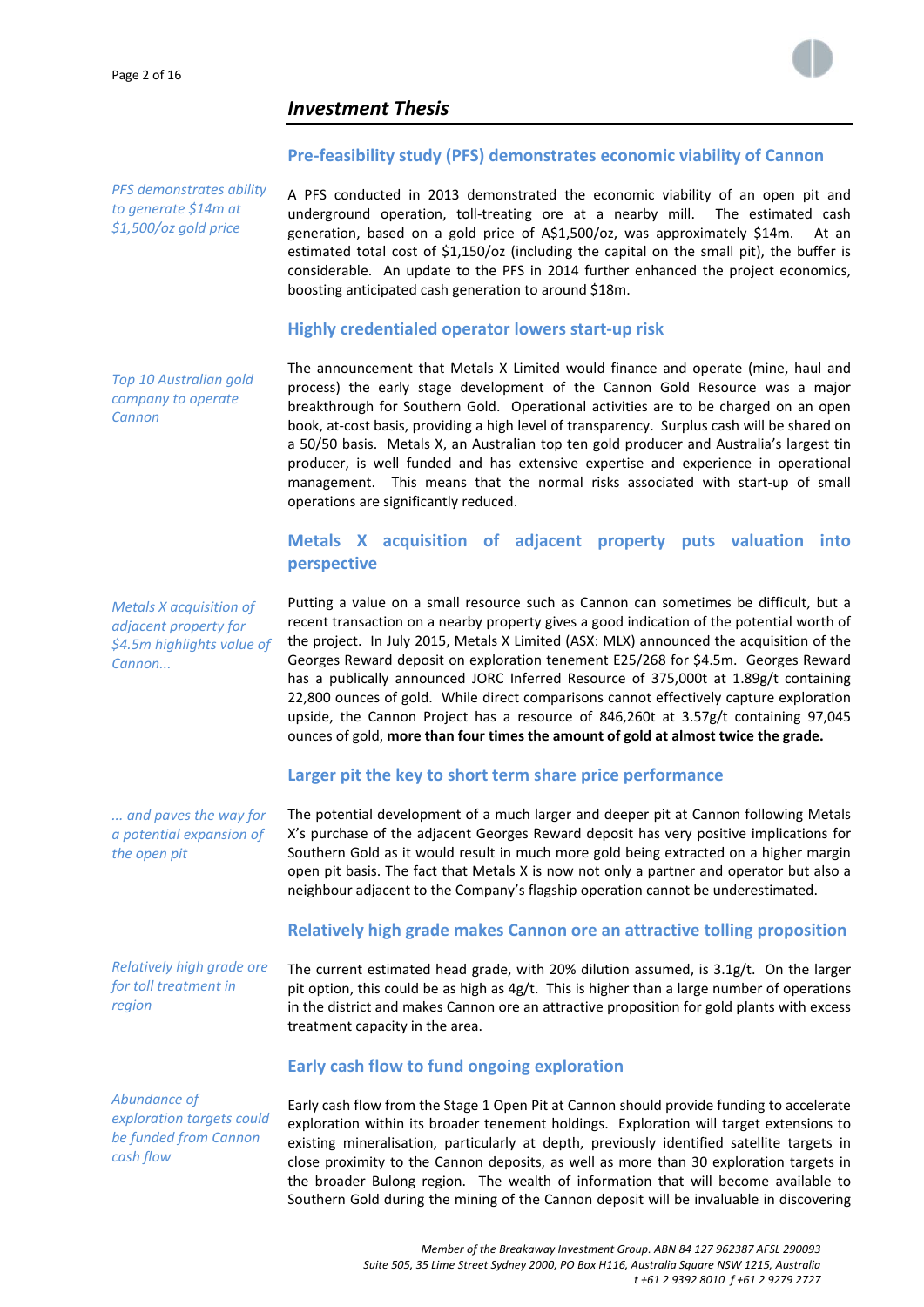

#### and evaluating similar nearby deposits and within the broader region.

# **Team with diversified technical and financial experience**

*Wide range of Board experience*

Southern Gold has a Board of Directors with a diverse range of skills and experience. This includes exploration, geology, mine development, technical, business development, financial, consulting, capital raising, acquisitions, commercial negotiations, company secretarial and commercial expertise.

## **Risks & Mitigants**

**Technical.** While the scale of mining is small, the company faces the same start up risks as all new producers. Grade reconciliation will be the key factor. The fact that development and production will be controlled by a reputable Australian mining company with significant technical and operational expertise should reduce operational and technical risk.

*Start up risks partly mitigated by experienced operator*

**Funding.** This is an ongoing issue for all junior exploration companies. Metals X has provided a loan to finance a significant proportion of the upfront capital cost and as long as the initial development at Cannon is successful, the Company should be better placed than many of its peer group for future exploration funding.

# *Background*

*Improved exploration funding if Cannon is successful .*

Southern Gold Limited ("Southern Gold", ASX: SAU) was listed on the ASX in April 2005. The initial focus was on gold exploration around the Challenger Mine in South Australia, nickel at Bulong South, uranium/base metals in the Gawler Craton and gold and gold/copper in the Lachlan Fold Belt.

During 2006 and 2007, Southern Gold built a substantial project portfolio in Cambodia, acquiring seven Exploration Licences, covering  $1,500$ km<sup>2</sup>. In 2009, the Company disposed of its 39% interest in Southern Uranium. By 2010, the focus had shifted to gold exploration at Bulong, and this has remained the Company's top exploration priority ever since.

# *Southern Gold Projects*

In 2012, Southern Gold sold its interests in the Challenger Project to Trafford Resources Ltd for a combination of cash and Trafford shares. The Company recently announced that it had executed a Sale, Purchase and Joint Venture Agreement whereby the Cambodian assets would be sold to Mekong Minerals Ltd in exchange for a 15% free carried interest and a 2% gross sales royalty from any production. This leaves the Bulong Project as the Company's main focus of attention.

*Company has disposed of most of its assets...*

*...allowing it to focus on Bulong*

## **Bulong Gold Project, Western Australia**

The Bulong Gold Project is located 30km east of the Kalgoorlie Goldfield in Western Australia. The Bulong Complex is a sequence of ultramafic and mafic rocks which are proven hosts to large gold resources in the Kalgoorlie district.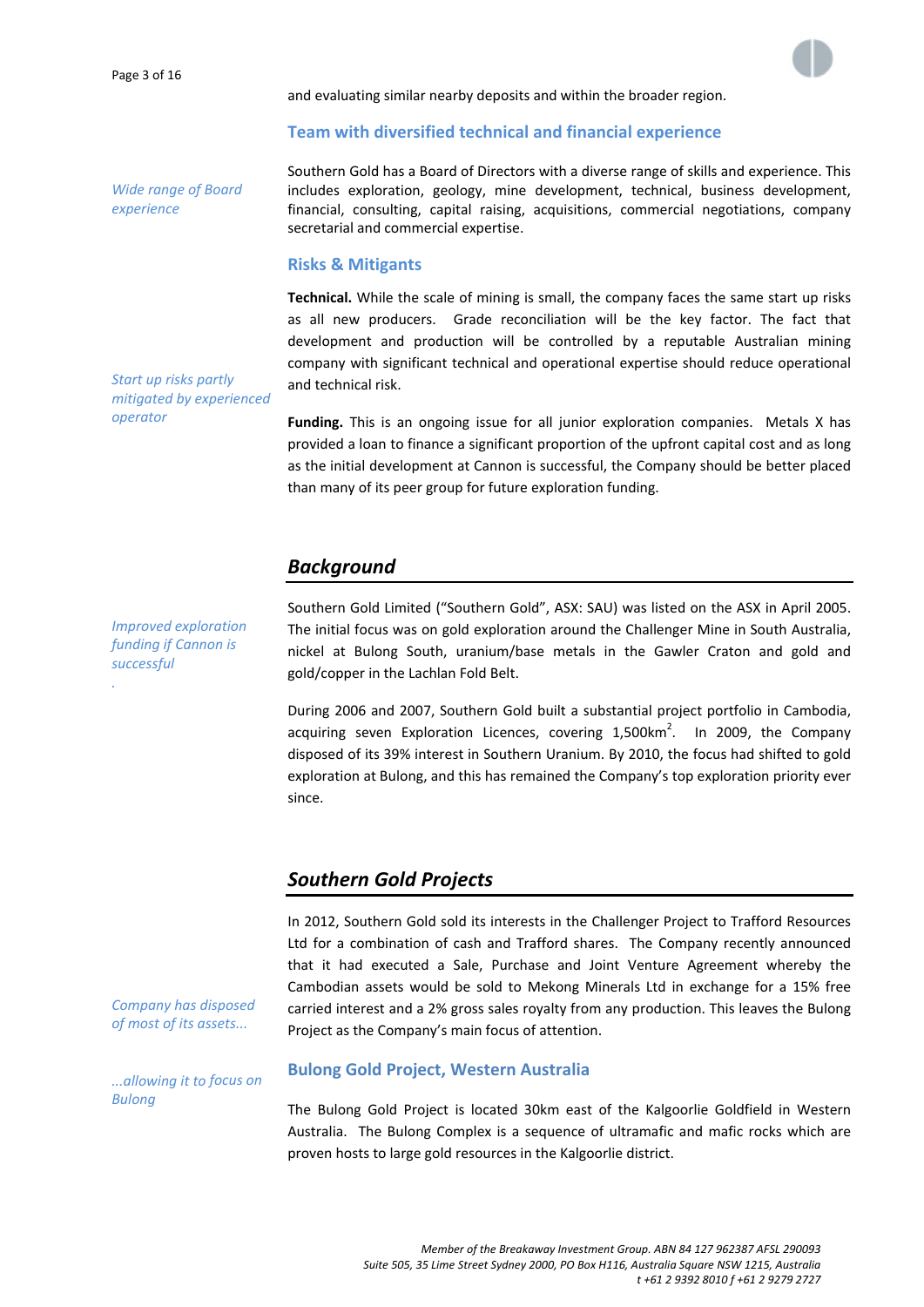

*Figure 1: Location of Bulong Assets Source: Southern Gold Ltd*

*Initial focus on nickel...*

*... gold zones discovered in 2007/08*

Exploration initially focused on the sulphide nickel potential of the Bulong South Project, where grades of up to 2.44% nickel over 2m were recorded at the Euston Prospect. In 2007/08, new gold zones were discovered at the Monument and Cannon Prospects. Early results, from relatively shallow drilling at the Monument Prospect, included 6m at 3.33g/t, 9m at 3.14g/t and 6m at 3.58g/t and 5m at 6.38g/t at the Cannon Prospect. These results encouraged increased exploration spending on the project.

## **Cannon Gold Project**

The Cannon Project lies within the Company's 100% owned Mining Lease M25/333 and forms part of the Bulong Gold Project in Western Australia.

The Company is targeting the discovery of gold resources in an area where past exploration was principally for nickel. The Cannon gold resource was discovered after drill testing the first of five gold‐in‐soil anomalies generated from a soil sampling program. Following further drilling, the Company announced a maiden gold resource of  $79,100$  ounces (803,000t at  $3.1g/t$ ) at the Cannon deposit in September 2010. This resource was increased to 94,500 oz (896,000t at 3.3g/t) in June 2011. Resource evaluation work included the drilling of 38 holes (RC and diamond), designed largely to test the broad high grade zones to provide a greater level of detail of the nature of the geological host rock and controlling structures. The result was that a high proportion (83%) of defined resource was included in the Indicated category.

Results from the drilling program were combined with those from previous drilling campaigns to evaluate geotechnical, metallurgical, environmental and mine planning components. Geotechnical conditions were seen to be typical of operations in the district and could be managed through prudent open pit mine design and mining practices. Metallurgical test work of the transitional ore indicated relatively soft material with recovery of 10-15% through gravity concentration and overall recovery of +93% through a CIP/CIL circuit. Fresh ore tested was only moderately hard, with the potential for 30‐35% recovery through gravity concentration and overall recovery of +85%. Flora,

*Cannon discovered by drilling of soil geochem anomaly...*

*... maiden resource announced as early as 2010*

*Drill results also used to evaluate development studies*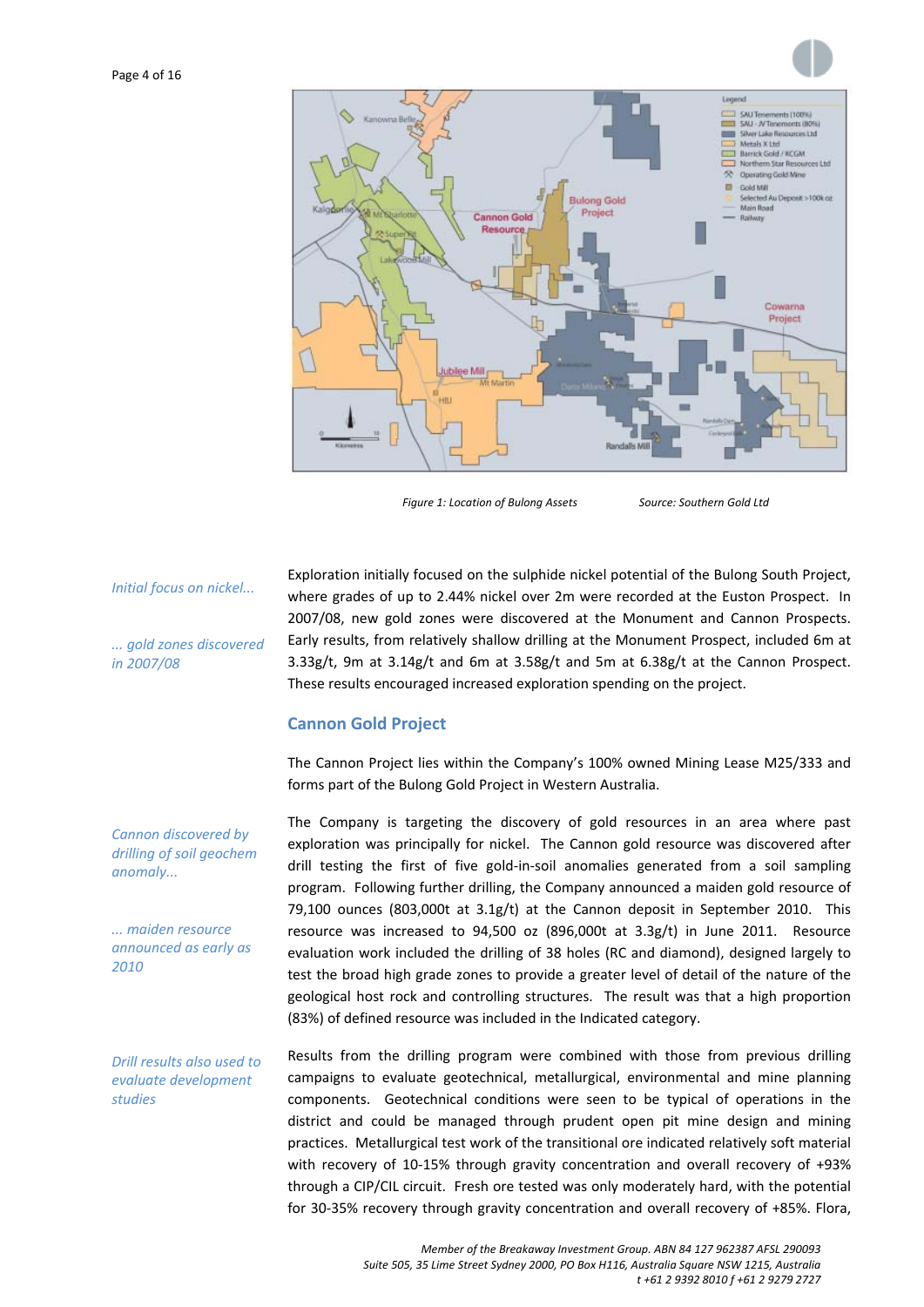fauna and hydrological studies were also completed. Conceptual mine development scenarios were evaluated using prevailing mining and toll treatment costs, indicating that further detailed modelling was warranted.

## **Mineral Resources**

*Updated Cannon resource now mainly Measured + Indicated* Following the completion of a grade control drilling program, the Cannon Mineral Resource was updated and reported as at 10 June 2015. The drilling confirmed the broad geological interpretation, although some local scale variations were evident. The new resource is based on a global cut-off grade of  $0.7g/t$  Au. Details are shown in Table 1 below.

| <b>Deposit &amp;</b>                    | <b>Measured</b> |               |               | <b>Indicated</b> |               | <b>Inferred</b> |                          |      |               |
|-----------------------------------------|-----------------|---------------|---------------|------------------|---------------|-----------------|--------------------------|------|---------------|
| Weathering<br>Au<br>Au<br><b>Tonnes</b> |                 | <b>Tonnes</b> | Au            | Au               | <b>Tonnes</b> | Au              | Au                       |      |               |
| <b>Type</b>                             |                 | g/t           | <b>Ounces</b> |                  | g/t           | <b>Ounces</b>   |                          | g/t  | <b>Ounces</b> |
| Oxide                                   | 16.220          | 3.42          | 1,783         | 423              | 1.92          | 26              | $\overline{\phantom{a}}$ | ۰    | $\sim$        |
| Transitional                            | 90,687          | 2.98          | 8,689         | 73,473           | 2.41          | 5,693           | 13,124                   | 1.65 | 696           |
| Fresh                                   | 2,331           | 4.31          | 323           | 570,073          | 4.06          | 74,413          | 79,929                   | 2.11 | 5,422         |
| <b>Total:</b>                           | 109,238         | 3.07          | 10,795        | 643,969          | 3.87          | 80,132          | 93,053                   | 2.05 | 6,118         |

*Table 1: Cannon Mineral Resource Estimate by Ore Type and Category Source: Southern Gold Ltd*

*Cannon Mineral Resource of 846,260t @ 3.57g/t for 97,045 ozs gold*

*Confidence in estimation improved by grade control drilling*

The resource now includes more than 10% of contained gold in the Measured category, with 94% of contained gold in the Measured + Indicated categories. It should also be noted that the grade of 3.75g/t Au for Measured and Indicated Resources considerably exceeds the 2.05g/t of the Inferred Resource.

| Category                    | <b>Total Resource</b> |      |               |               |
|-----------------------------|-----------------------|------|---------------|---------------|
|                             | <b>Tonnes</b><br>Au   |      | Au            | % Au          |
|                             |                       | g/t  | <b>Ounces</b> | <b>Ounces</b> |
| Measured                    | 109,238               | 3.07 | 10,795        | 11%           |
| Indicated                   | 643,969               | 3.87 | 80,132        | 83%           |
| <b>Total M&amp;I</b>        | 753,207               | 3.75 | 90,927        | 94%           |
| <b>Inferred</b>             | 93,053                | 2.05 | 6,118         | 6%            |
| <b>Total All Categories</b> | 846,260               | 3.57 | 97,045        |               |

*Table 2: Cannon Mineral Resource Estimate, Total all Categories Source: Southern Gold Ltd*

As expected, the new total resource figure did not vary a great deal from the resource announced at the end of January 2014. Tonnage was 34,060t (4.2%) higher and the grade of 3.57g/t was 8.5% lower, with overall contained gold down 3,355 ozs or 3.3%. While not extending the resource, the grade control drilling significantly improved the confidence in the resource estimation.

The Mineral Resource relative to the proposed Stage 1 Pit is illustrated in Figure 2 below.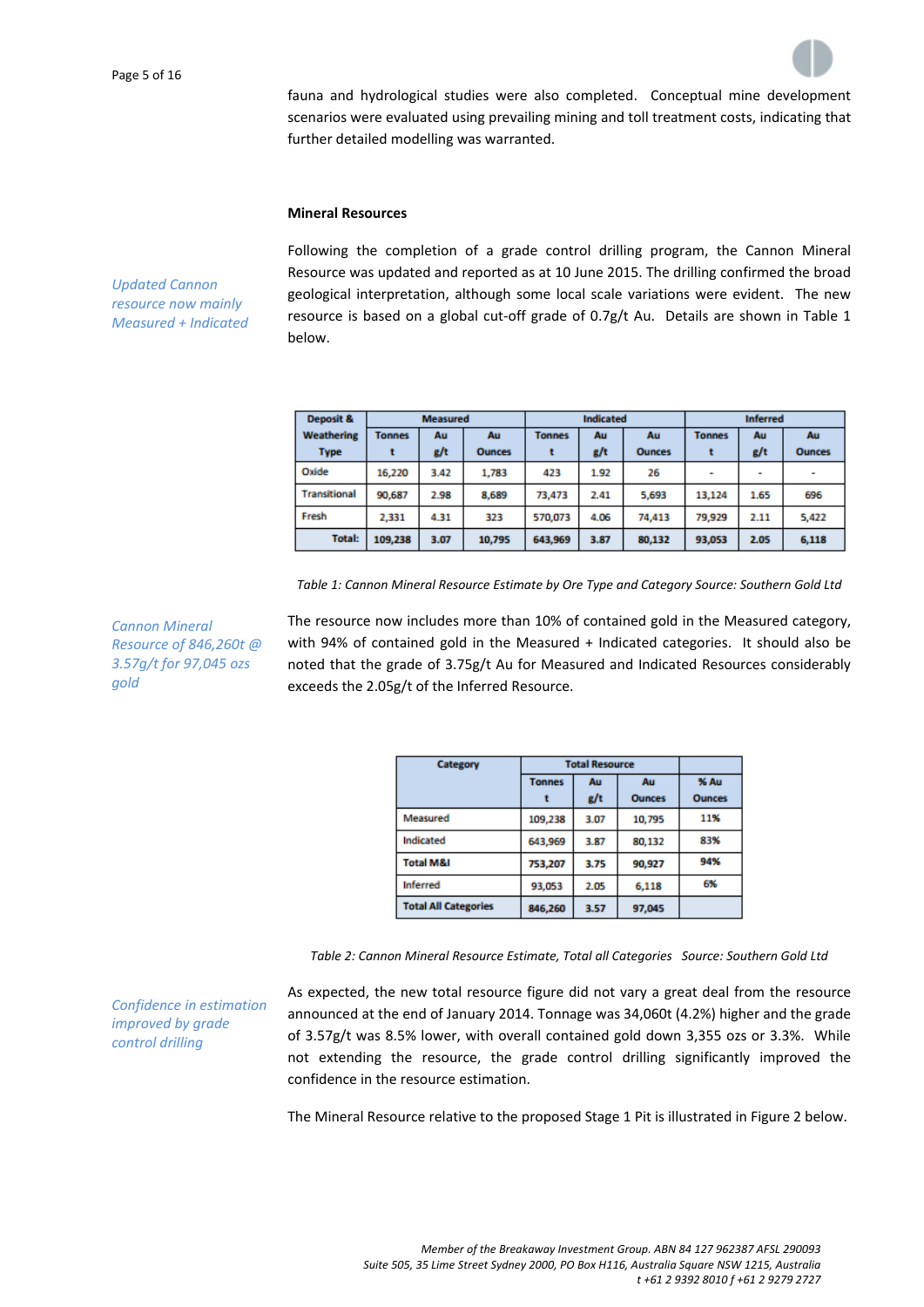

*Mineral Resource in relation to proposed pit*

*estimates...*

*\$1,028/oz*

*Figure 2: Long Section of Cannon Resource by Category on Section 381685mE with Pit Shell Source: Southern Gold Ltd*

## **Pre‐Feasibility Study (PFS)**

On 29 August 2013, Southern Gold announced the results of a recently completed PFS. The study was managed and compiled by Southern Gold with input from a number of key independent consultants.

*Combined OP & UG with toll treatment the preferred option* The PFS demonstrated that the most effective way of extracting the maximum portion of defined resource was through the development of combined open pit and underground operations. The base case underground mine was scheduled to commence 12 months after the commencement of the open pit and continue for 19 months. Including start up and closure, the total mine life was expected to be three years.

*Independent cost ...forecast cash cost of* Open pit mining costs were based on rates provided by WA mining contractors and consulting cost engineer while underground costs were provided by Ripago Underground Mining Services, supported by industry standard benchmark rates. Processing costs and throughput rates adopted were based on those available from mills in the district offering toll treatment facilities. A stand‐alone mill was not considered. Initial site works and infrastructure costs were estimated at \$1.7m and underground decline and development costs at \$11.6m. Forecast cash costs, including mining, haulage, processing and Southern Gold direct costs were estimated at \$1,028/oz. Details are shown in Table 3 below.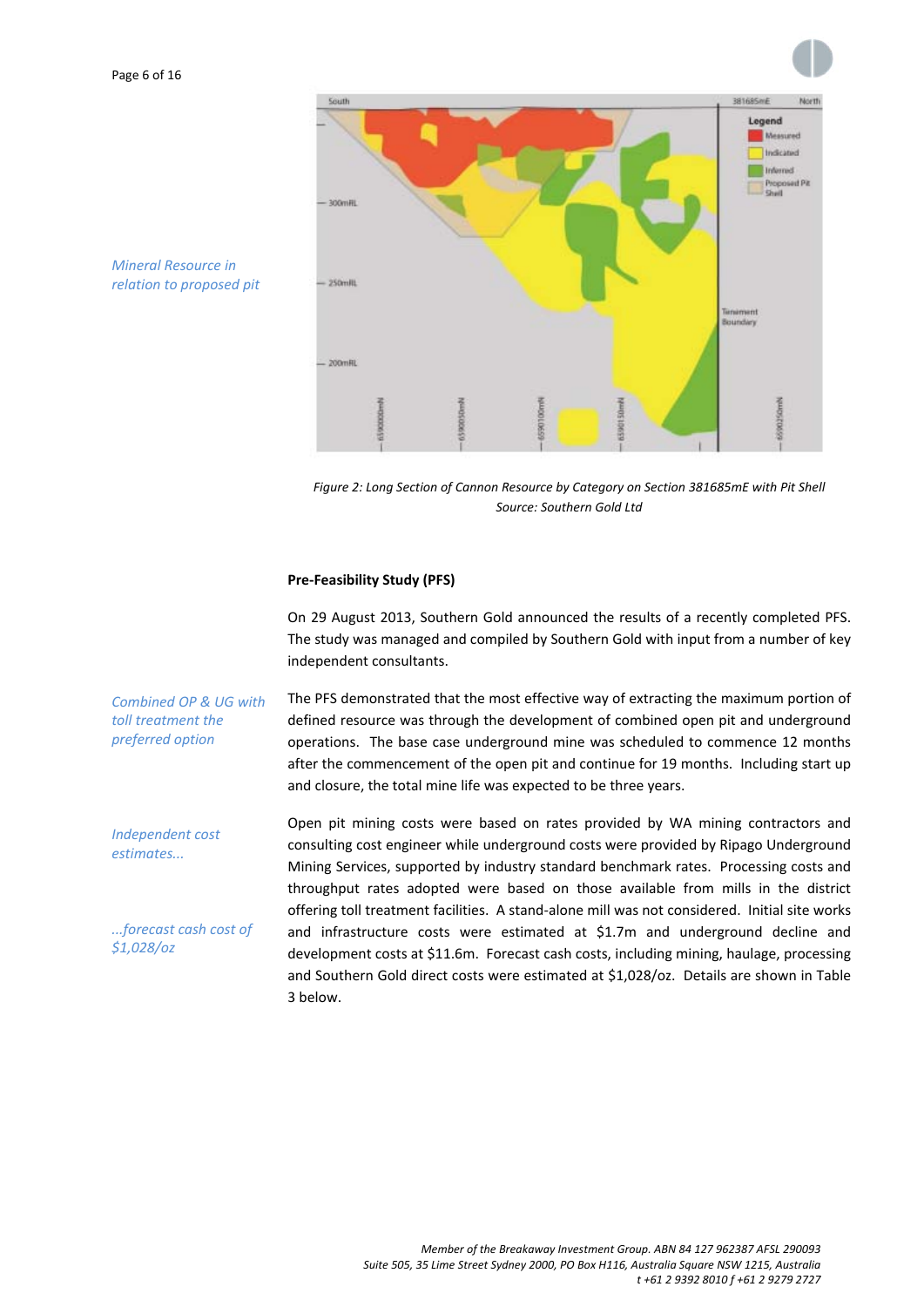|                             |                 | <b>2013 PFS</b> | <b>Revised PFS</b> |  |
|-----------------------------|-----------------|-----------------|--------------------|--|
|                             |                 |                 |                    |  |
| <b>Tonnes Treated</b>       | t               | 484,000         | 484,000            |  |
| <b>Head Grade</b>           | g/t             | 4.4             | 4.4                |  |
| <b>Contained Gold</b>       | <b>OZS</b>      | 68,200          | 68,200             |  |
| Recovery                    | %               | 92.0            | 92.0               |  |
| Gold Produced               | <b>OZS</b>      | 62,744          | 62,744             |  |
| Period                      | months          | 36              | 36                 |  |
|                             |                 |                 |                    |  |
| <b>Operating Cost</b>       | $A\sin 2\theta$ | 1,028           | 964                |  |
| <b>Operating Cost</b>       | A\$m            | 64.5            | 60.5               |  |
| Royalties                   | A\$m            | 2.4             | 2.4                |  |
| All-In Sustaining Cost      | A\$m            | 66.9            | 62.8               |  |
| <b>Upfront Capital Cost</b> | A\$m            | 13.3            | 13.3               |  |
| <b>Total Cost</b>           | A\$m            | 80.2            | 76.1               |  |
| <b>Gold Price</b>           | A\$/oz          | 1,500           | 1,500              |  |
| <b>Total Revenue</b>        | A\$m            | 94.1            | 94.1               |  |
| <b>Total Cost</b>           | A\$m            | 80.2            | 76.1               |  |
| <b>Gross Cash Flow</b>      | A\$m            | 14.0            | 18.0               |  |
|                             |                 |                 |                    |  |
| Gross Operating Margin      | A\$/oz          | 472             | 536                |  |
| Net (after Capex) Margin    | A\$/oz          | 223             | 287                |  |
|                             |                 |                 |                    |  |

*Net margin (after capex) of >\$220/oz*

*Table 3: PFS Financials Source: Southern Gold Ltd, Breakaway*

The PFS demonstrates that the development of the Cannon Gold Resource as a toll treatment operation delivers positive economic returns with low capital cost structure. At a gold price of A\$1,500/oz, the project would generate cash of approximately \$14m after royalties. Sensitivity analysis shows that a 10% fall in the gold price to A\$1.350/oz would still generate surplus cash of approximately \$5m.

On 13 February 2015, Southern Gold announced that it had updated and optimised the 2013 PFS, resulting in a reduction in C1 cash operating costs from A\$1,028/oz to A\$964/oz, boosting surplus cash flow generation to more than \$18m.

## **Development of Stage 1 Open Pit**

*Stage 1 Open pit development announced late 2014...*

*Cash generation of \$14m at \$1,500/oz gold price*

*Revised C1 costs reduced*

*to \$964/oz*

*...mining commenced in July 2015*

On 11 November 2014, Southern Gold announced that it had signed an agreement with Metals X (ASX: MLX) to finance the Cannon Gold Resource. This agreement will see Metals X provide funding and manage all services required for the mining, haulage and treatment of ore through Metals X's nearby Jubilee plant. Mining and haulage will be charged on an at‐cost basis and a flat rate for processing subject to CPI movements. The revenues from the project will be first allocated to reimbursement of costs incurred by Metals X. Surplus funds will be shared on a 50/50 basis. In addition to the agreement, Metals X has provided a secured loan of \$500,000 to Southern Gold to enable it to complete preparations for mining.

On 11 August 2015, the Company announced the start of mining operations at the Stage 1 Open Pit. Approximately 152,000 tonnes of ore, at an average estimated grade of 3.1g/t (fully diluted) will be mined over a 4‐5 month period. Haulage to Metals X Jubilee plant is expected to begin in October, with batch processing of ore set to begin in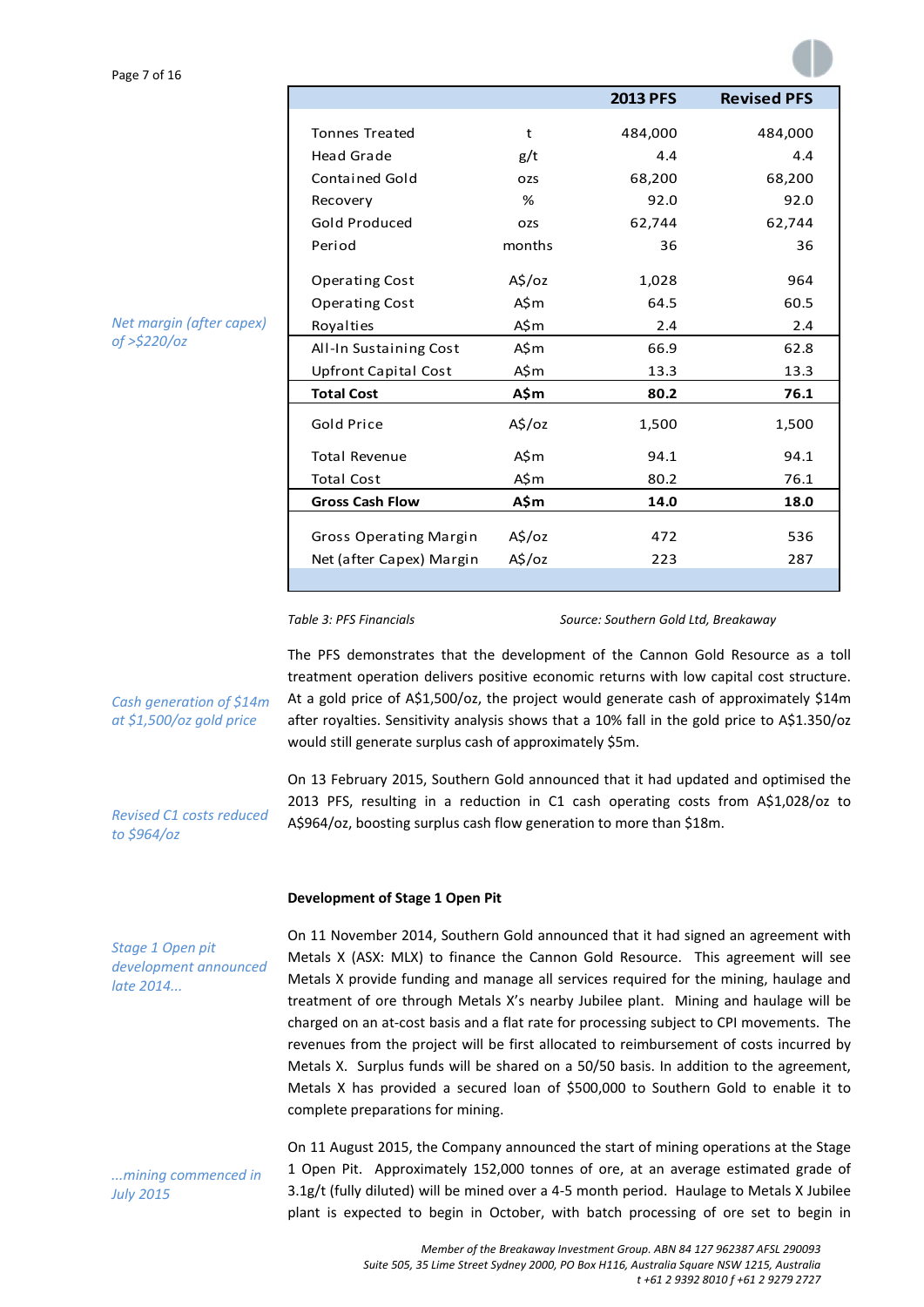

November. A total of approximately 13,500 ounces are expected to be produced at an average AISC of \$A1,084/oz.

| <b>Tonnes Treated</b>       | t                  |                   | 152,352 |       |
|-----------------------------|--------------------|-------------------|---------|-------|
| <b>Head Grade</b>           | g/t                |                   | 3.1     |       |
| <b>Contained Gold</b>       | OZS                | 15,209            |         |       |
| Recovery                    | %                  |                   | 89.0%   |       |
| Gold Produced               | OZS                | 13,495            |         |       |
| Period                      | months             |                   | 8       |       |
|                             |                    |                   |         |       |
|                             |                    | $A\frac{2}{3}$ /t | A\$/oz  | A\$m  |
| <b>Operating Cost</b>       |                    | 93.27             | 1,053   | 14.2  |
| Royalties                   |                    | 2.85              | 32      | 0.435 |
| All-In Sustaining Cost      |                    | 96.13             | 1,085   | 14.6  |
| <b>Upfront Capital Cost</b> |                    | 5.87              | 66      | 0.895 |
| <b>Total Cost</b>           |                    | 102.00            | 1,152   | 15.5  |
|                             |                    |                   |         |       |
| Gold Price                  | \$US/oz            |                   | 1,139   |       |
| Exchange Rate               | A\$/US\$           |                   | 0.72    |       |
| Gold Price                  | $A\frac{1}{2}$ /oz |                   | 1,582   |       |
|                             |                    |                   |         |       |
| <b>Total Revenue</b>        |                    | 140.12            | 1,582   | 21.3  |
| <b>Total Cost</b>           |                    | 102.00            | 1,152   | 15.5  |
| <b>Gross Cash Flow</b>      |                    | 38.12             | 430     | 5.8   |
| Attr Cash Flow              |                    | 15.45             | 174     | 2.4   |
|                             |                    |                   |         |       |

*Attributable cash flow of ~\$2.4m estimated for Stage 1 Pit at current gold price*

*Table 4: Stage 1 Open Pit Financials Source: Southern Gold Ltd, Breakaway*

## **Potentially Larger Pit**

Following the acquisition by Metals X of the Georges Reward deposit, which is adjacent to the Cannon deposit, it is anticipated that this mining plan will be superseded by a larger pit development plan.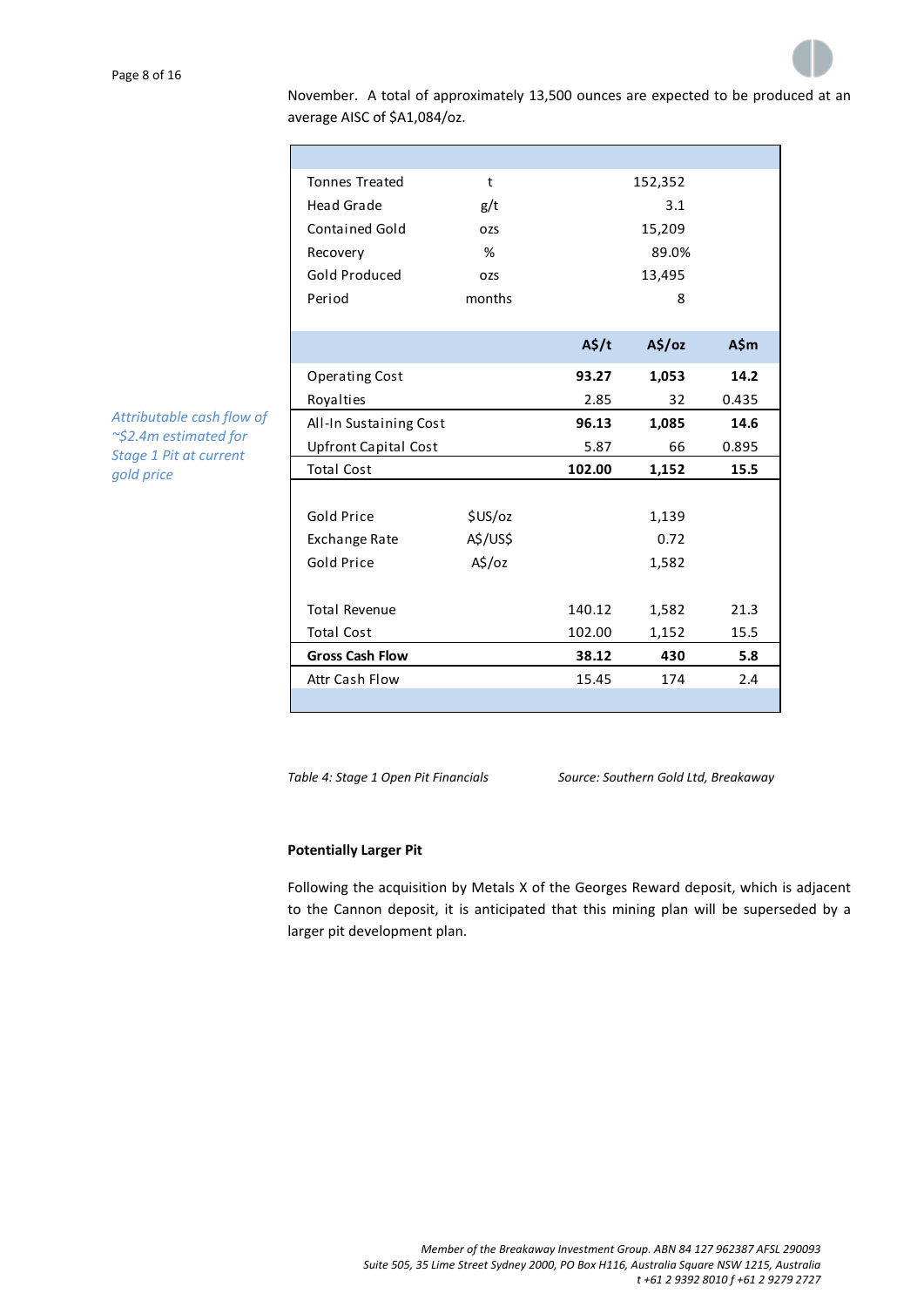

*Figure 3: Location of Southern Gold's Cannon mine with respect to the Georges Reward deposit Source: Southern Gold Ltd*

Following the acquisition, there is now the potential to develop a much larger open pit scenario. This would see both the Cannon and Georges Reward deposits mined in a single pit using common infrastructure. It would enable optimisation models to capture much more ore previously constrained by the presence of the mutual tenement boundary. The Stage 1 Open Pit designs retained a 50m buffer to the tenement boundary which, in turn, constrained the depth of the pit to around 75m below surface. Preliminary analysis suggests that a new larger pit could be designed to a depth of 125m, incorporating additional higher grade ore. Deepening the pit could extend the current 9‐ month mining operation to several years.

Final design of a "Big Pit" Scenario is anticipated and may require additional drilling at Georges Reward to upgrade the resource to JORC Indicated and/or Measured status, as well as additional geotechnical and metallurgical information for planning purposes. Despite these very positive and potentially lucrative outcomes, Southern Gold and Metals X are moving forward with Stage 1 development in order to ensure continuity and development momentum on the project.



*Figure 4: Long Section (looking west) of Cannon Gold Deposit Source: Southern Gold Ltd*

*Acquisition by Metals X of adjacent Georges Reward could significantly increase production through expanded pit*

## *Negotiations on larger pit in progress*

*..*

*Member of the Breakaway Investment Group. ABN 84 127 962387 AFSL 290093 Suite 505, 35 Lime Street Sydney 2000, PO Box H116, Australia Square NSW 1215, Australia t +61 2 9392 8010 f +61 2 9279 2727*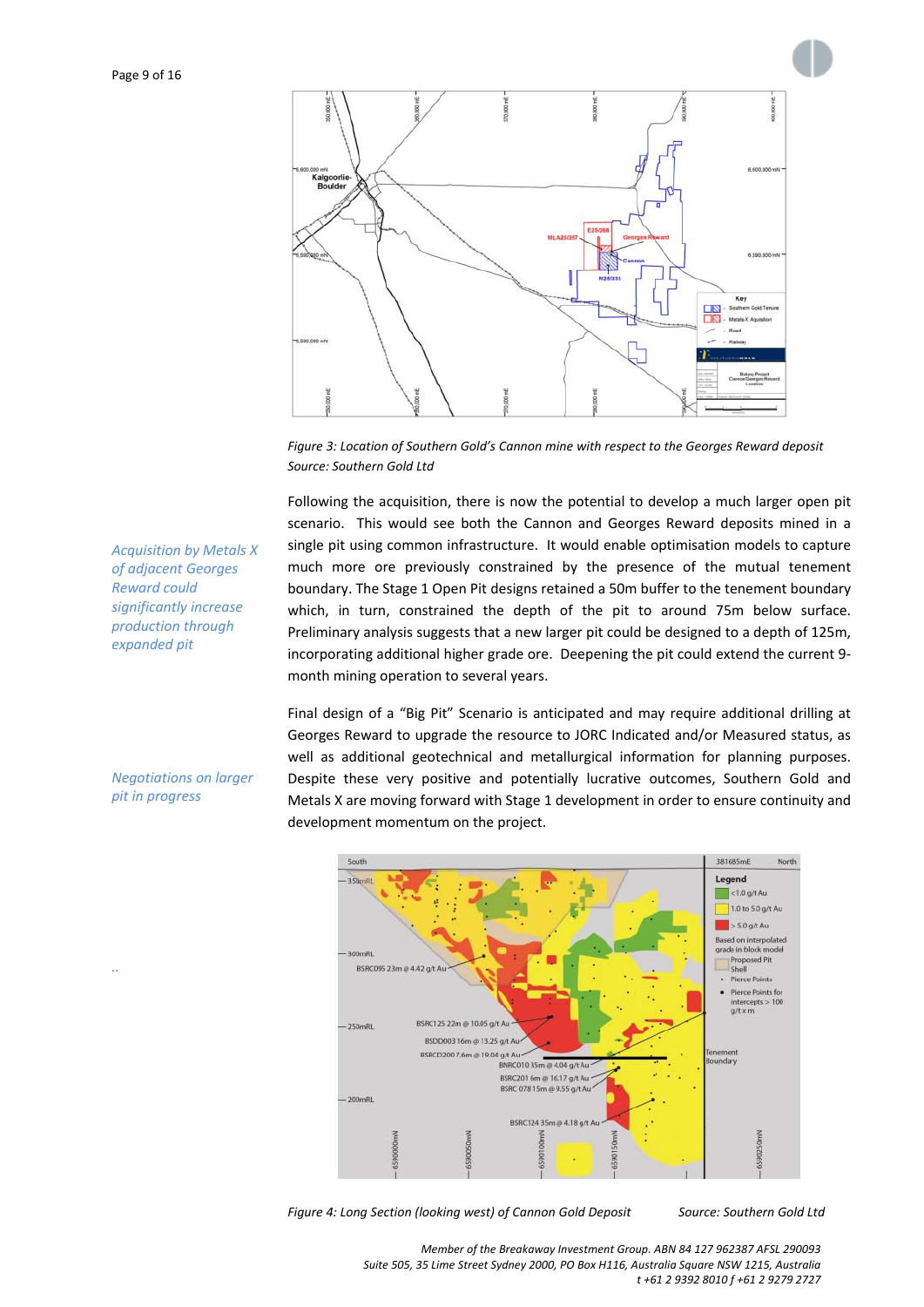*remains*



The longitudinal section in Figure 4 above illustrates the current Stage 1 Open Pit (275mRL) with the solid black line indicating potential unconstrained new open pit depth (225mRL).

The possibility of an underground development after open pit operations under a "Big Pit" scenario is subject to further extensions of the deposit being defined by drilling below the current limits of the JORC Resource. Several of the higher grade intersections are shown in the longitudinal section above.

## **Exploration**

*Modern exploration techniques leading to discoveries in the area*

*Integrated approach to*

*exploration*

*Underground potential*

The prospectivity of the region has been highlighted not only by Southern Gold's positive results but also discoveries within 10km of the Bulong Project. These include Silver Lake's Majestic resource (280,000 ozs) and the Imperial resource (43,000 ozs). These greenfield discoveries show how modern exploration techniques, such as Sub‐Audio Magnetics (SAM), have helped to identify economic gold mineralisation in areas that were previously considered to have limited prospectivity.

Southern Gold's exploration strategy is to build on the favourable outcomes of the Cannon Gold Project through an integrated approach to near surface and regional evaluation by:

- Extending known mineralisation, particularly at depth
- Drilling and evaluating Tier 1/satellite deposit in the immediate vicinity of the Cannon Project
- Conducting further exploration on regional/tier 2‐3 targets

## **Extending known mineralisation**

Depth potential for the Cannon deposit, which could apply to other deposits, is well illustrated by the cross sections of the Cannon deposit in Figure 5 below.



*Figure 5: X‐Sections through Cannon show mineralisation at depth Source: Southern Gold Ltd*

#### **Satellite/Tier 1 Projects**

The Cannon Gold deposit was discovered after drill testing the first of five high (>50ppb) gold in soil anomalies generated from a soil sampling program. The five peak anomalies – Cannon, Arsenal, Pinner, Homerton and Monument – lie within a broad 1km anomalous gold zone referred to as the Cannon Trend (see Figure 6 below). All of these

*Depth potential definitely exits*

> *Member of the Breakaway Investment Group. ABN 84 127 962387 AFSL 290093 Suite 505, 35 Lime Street Sydney 2000, PO Box H116, Australia Square NSW 1215, Australia t +61 2 9392 8010 f +61 2 9279 2727*

*Satellite targets along 'Cannon Trend'*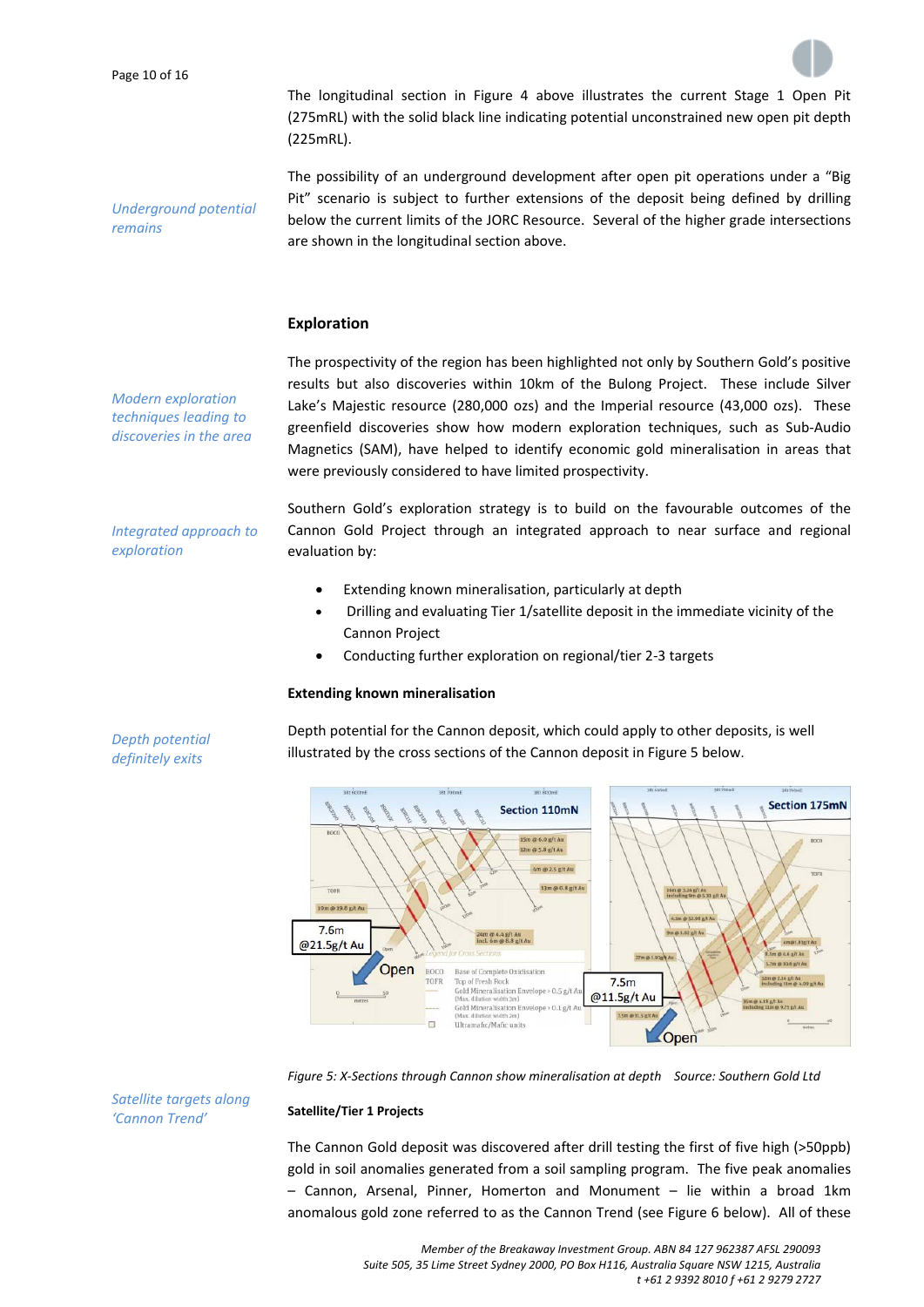

prospects have been ranked as Tier 1 i.e. potential to yield resources and/or significant drill intersections, focusing, in particular, on near surface mineralisation and/or near resource mineralisation.



*Figure 6: "Cannon Trend" Soil Anomalies Source: Southern Gold Ltd*

The Tier 1 Target at Railway South was successfully tested with a six hole program (582m) in mid‐2015, resulting in a best intersection of 1m at 12.3g/t Au at a depth of 29m. This result validates the multi-element soil sampling method used to generate the anomaly being tested.

The Company has recently started an 800m RC drilling program at Arsenal, one of several satellite targets. A previous drill hole at Arsenal revealed alteration similar to Cannon and the current program is designed to follow up on the earlier positive indications.

## **Regional Exploration**

Despite Bulong's close proximity to the world class Kalgoorlie Goldfields, the area has been largely under‐explored, providing significant potential. This lack of exploration can largely be explained by the fact that a great deal of drilling the area was confined to shallow RAB drilling to test the oxide zone only, generally to a depth of less than 50m. Extensive RAB drilling was conducted in the late 1990s by Acacia Mining. It is believed that the exploration model being utilised at the time relied on higher near-surface oxide values as an indicator of mineralisation at depth. Recent drilling below the oxide zone has shown that this was clearly not the case. This is well illustrated in Figure 7 below which shows how RC drilling below the shallow RAB drilling lead to the discovery of the Cannon deposit.

*Regional exploration to target mineralisation below shallow RAB drilling*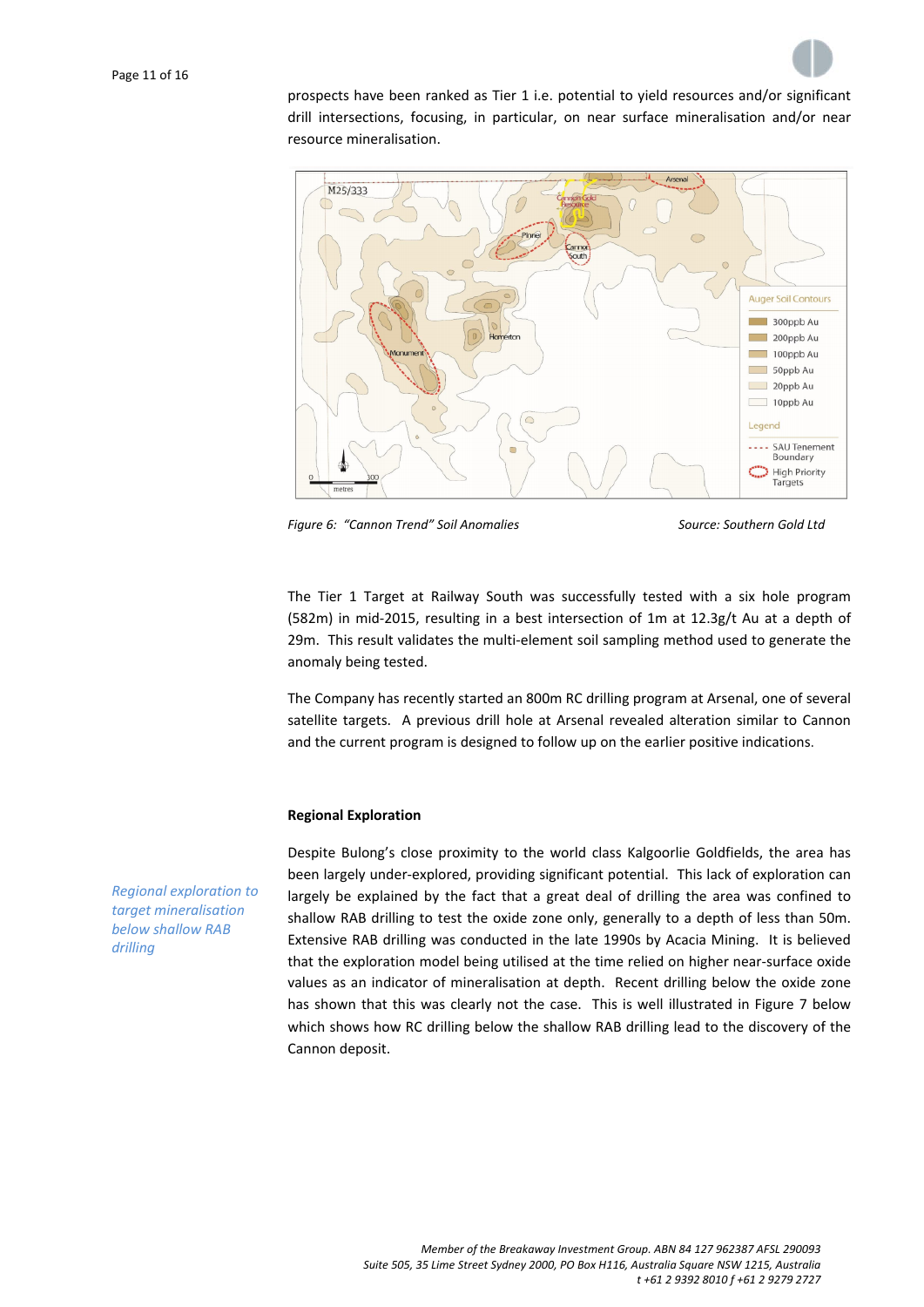



*Figure 7: Cross Section of Cannon showing shallow RAB and RC Drilling Source: Southern Gold Ltd*

This obviously has significant implications for regional exploration targets where shallow historical drilling did not extend beyond the oxide zone.

Most of these prospects have been ranked as Tier 2 or Tier 3 by the Company, where Tier 2 is defined as prospects where structural and/or geological settings have the potential to yield significant intersections and Tier 3 where significant/anomalous geochemistry and/or geophysical targets are present but the potential has not yet been determined.

Numerous targets have been identified based on soil geochemistry, regional scale RAB and auger drilling, geophysics, on‐ground prospecting activity and high level structural interpretation. These include Tooting Bec, Gunnersbury, Lighthouse, Cyprus, Barbican and Chigwell.

The  $140 \text{km}^2$  Cowarna Project area lies to the east of the Randall's Mining Centre. The Banded Iron Formations are proven hosts to gold deposits in the immediate vicinity, e.g. Maxwells and Cock‐Eyed Bob deposits.

# **Cambodian Operations**

Southern Gold has been in a Joint Venture with unlisted public company Mekong Minerals Ltd ("Mekong). Mekong was earning an interest in a Southern Gold subsidiary, Southern Gold (Asia) Pty Ltd (SG Asia), which in turn was the 100% holder of Cambodian subsidiary, Mekong Minerals (Cambodia) Ltd.

*Cambodian assets restructured to minimise ongoing costs...*

*Most regional targets classified as Tier 2 or 3*

*Numerous targets already identified*

> In June 2015, Southern Gold announced that it had executed a Sale, Purchase and Joint Venture Agreement which results in the transfer of its subsidiary, Southern Gold (Asia) Pty Ltd, to Mekong Minerals Limited in exchange for:

- a 15% free carried interest in an unincorporated Joint Venture with SG Asia until completion of a positive definitive feasibility study
- a 2% gross sales royalty (calculated after government royalties) on any income earned until such time as a cumulative US\$11m is paid to Southern Gold at which point the gross sales royalty reverts to 1%
- Mekong conducting exploration on the tenements to the minimum value of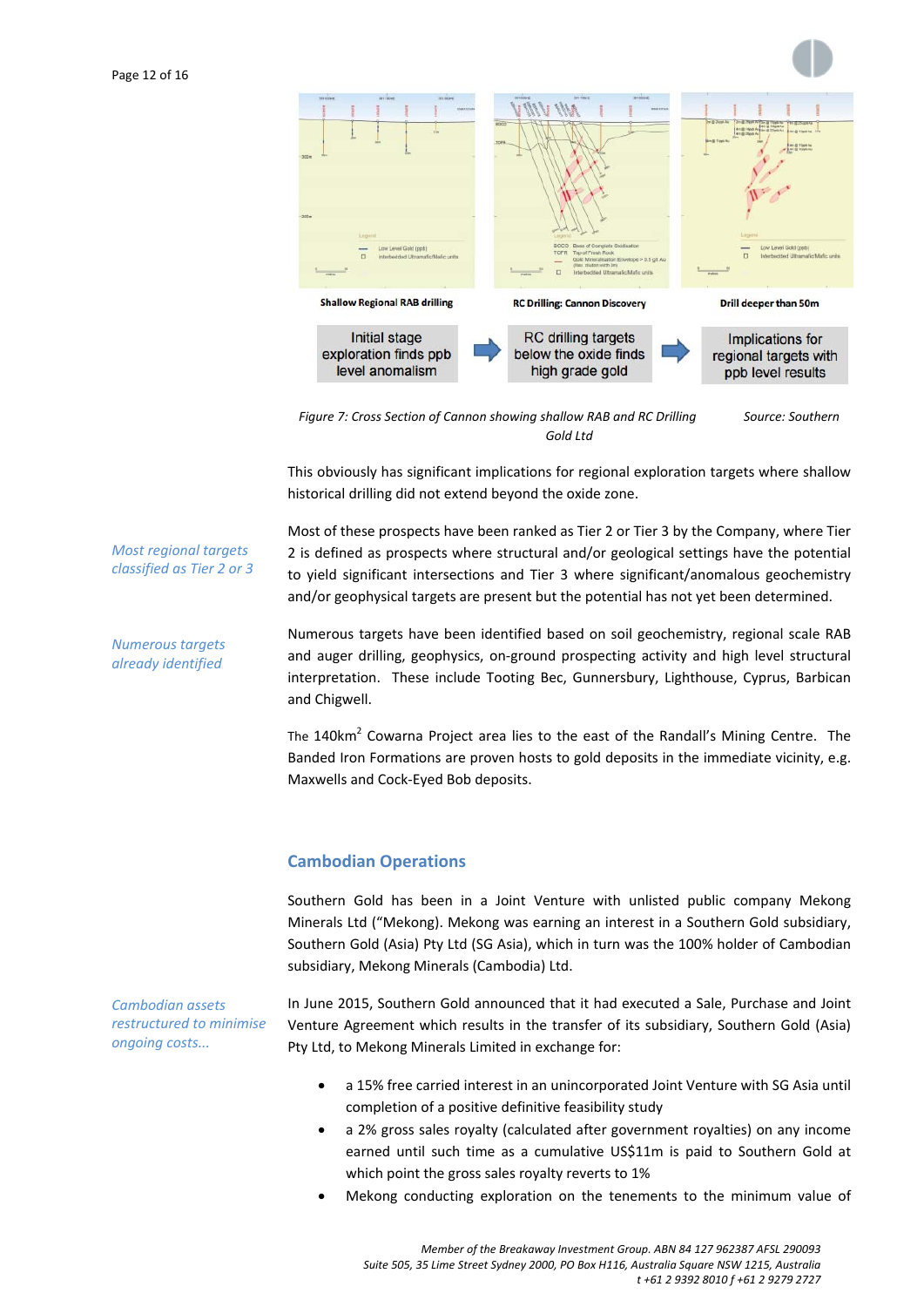

## \$500,000 for each project within two years

Mekong has made tenement re‐applications with regard to the Kratie South, Kratie North and Memot Project areas (See Figure 8). Japan Oil, Gas and Metals National Corporation (JOGMEC) holds a 47.09% interest in the Kratie South Poject under a separate joint venture agreement.

*...but still provide exposure*

The restructure, which will have virtually zero cash requirements in the near term yet retain significant exposure to exploration upside, will allow Southern Gold to focus on the development of the Cannon deposit and the broader Bulong Project.



*Figure 8: Map of Re‐Applied Tenement Locations in Cambodia Source: Southern Gold Ltd*

Southern Gold initially held seven granted Exploration Licences for gold and base metals covering  $1,500$ km<sup>2</sup> in eastern Cambodia. Exploration on the Kratie North and Kratie South Projects was been fully funded by Japanese government‐backed JOGMEC, earning it a 51% interest in Kratie South. Significant gold intersections were recorded at the Preak Khlong NW and Gossan prospects. Gold mineralisation was also intersected at two prospects at the Memot Project.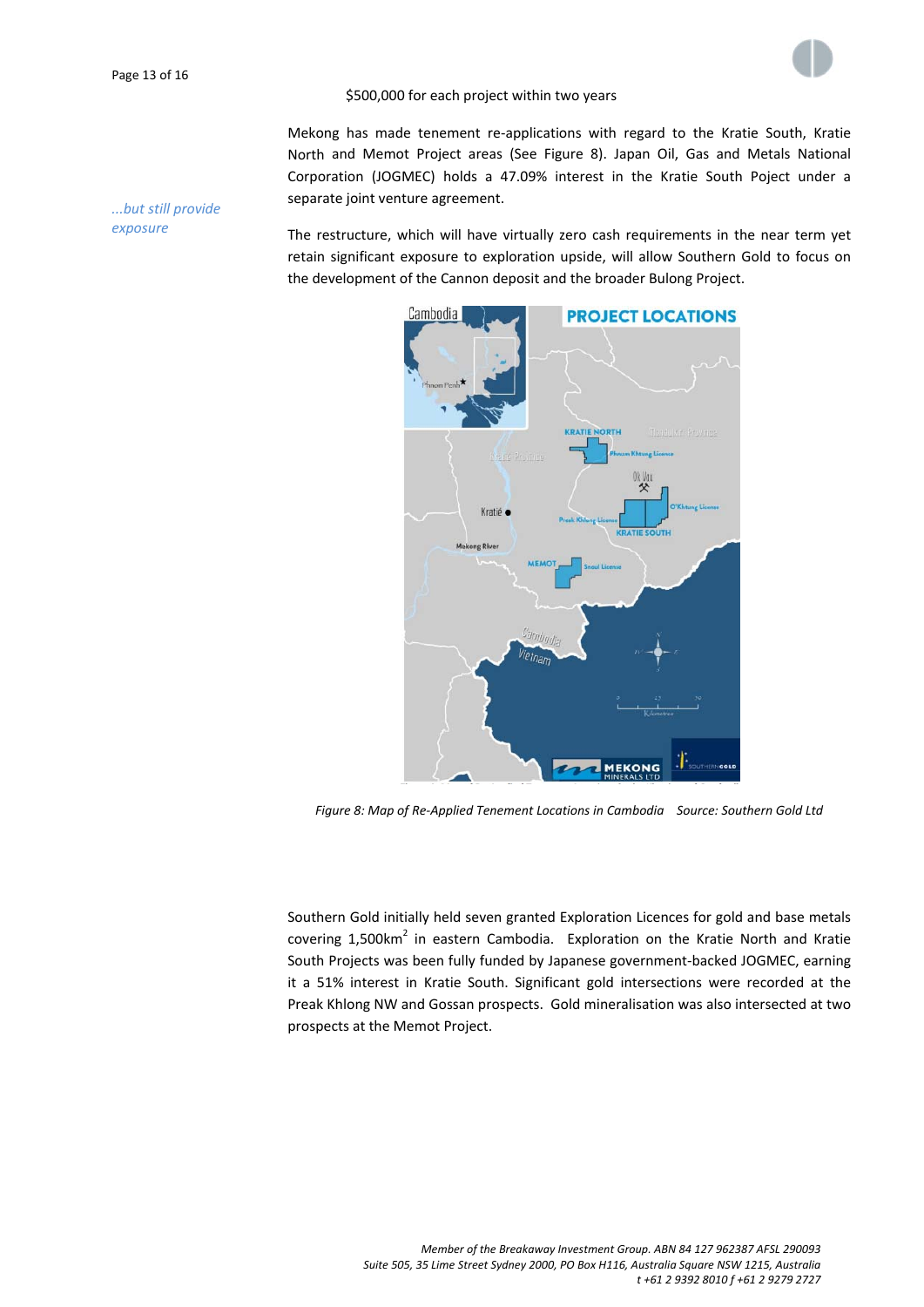

# *Breakaway's View*

*Southern Gold has a small deposit capable of being monetised...*

As recently as 4‐5 years ago, small scale start‐ups, similar to that envisaged at the Cannon Gold Project, were seen as high risk and therefore not favoured by the market. However, since commodity prices have fallen and it has become increasingly difficult for juniors to raise equity capital, it is becoming not only acceptable but an innovative way of surviving hard times while simultaneously providing a possible stepping stone to becoming a larger, longer term producer. There are very few junior explorers who are able to monetise small assets by toll treatment of ore; Southern Gold is fortunate enough to have at least one small, relatively high grade open pit deposit in a region with a number of gold plants with excess treatment capacity. Furthermore, the Company has been able to negotiate a deal with a top 10 Australian gold company to mine, haul and treat the ore, thereby significantly reducing operational risks.

*...operated and financed,* The agreement looks even better when one takes into account that Metals X has also provided a small up‐front loan (to be repaid from cash flow), reducing the immediate requirement for another equity capital raising.

*...with potential to significantly increase production,*

While the initial scale of production, around 13,000 ounces of gold, is small, events over the past few months, particularly Metal X's purchase of adjoining leases, could boost that production level by a factor of 4‐5 times, should an agreement be reached on developing a deeper pit.

*...and potentially provide medium term funding*

There will be an argument from some quarters that the initial surplus cash flow accruing to Southern Gold is insubstantial and hardly worth the effort. In times when equity funding for junior explorers was not a problem, this may have been the case, but in current markets, two to three million dollars of cash inflow would avoid significant share issues at discounted prices with their ultimate dilutionary effects. Furthermore, potential cash flow from an underground operation in the medium term would see Southern Gold in a very secure position for several years to come.

*...for an exploration program with numerous targets already identified*

Successful exploitation of the Cannon deposit will provide funding for exploration of the broader Bulong area. The Company has already established several drill targets in the immediate vicinity of Cannon, any one of which could produce another similar deposit. The application of modern exploration techniques, together with drill targets below the abundant shallow RAB drilling, could provide further regional exploration upside. The discovery, not only of Cannon, but a number of other greenfield deposits over the past 4‐ 5 years, is highly encouraging.

*=Speculative Buy*

With a moderate initial cash inflow from Cannon, there is potential for expanded production to boost this cash flow. This would provide generous funding for exploration of a highly prospective and relatively under‐explored region. We recommend Southern Gold as a **Speculative Buy.**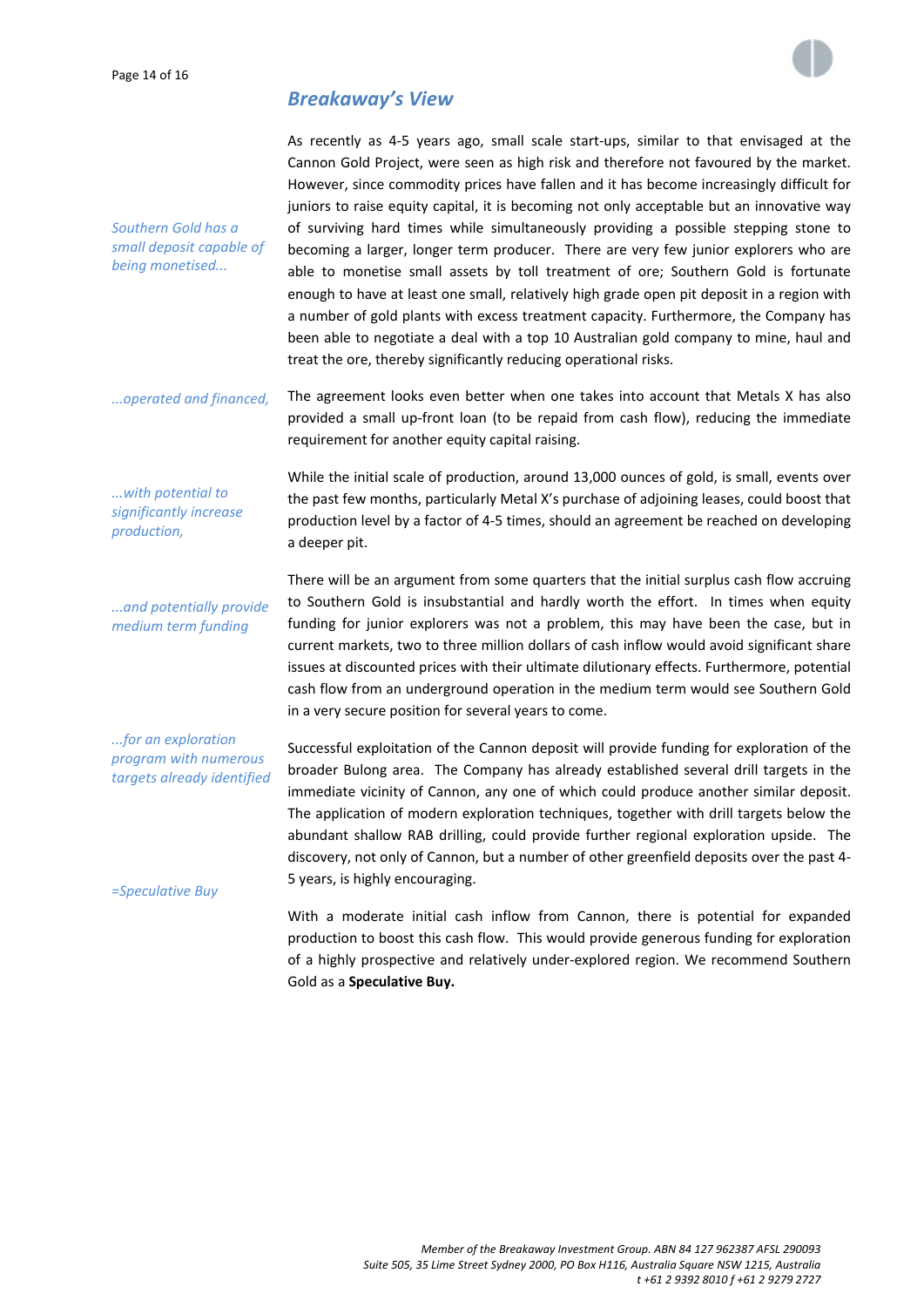

# *Southern Gold Ltd Directors*

## **Non‐Executive Chairman**

*Greg Boulton*

**Managing Director**

**Greg Boulton** has extensive commercial experience spanning over 30 years as CEO and Non‐Executive Director for many Private and Public companies. He has broad experience in capital raisings, acquisitions and commercial negotiations and is a Fellow of the Institute of Chartered Accountants, CPA Australia and the Australian Institute of Company Directors. Mr Boulton is currently Chairman of Paragon Equity Limited, an Adelaide based private equity firm and Deputy Chairman of ASX listed K&S Corporation Limited. He is also on the Board of the Statewide Superannuation Trust.

*Simon Mitchell* **Simon Mitchell** is a geologist and corporate executive with 23 years of resources industry experience in technical and finance roles including 10 years gold exploration and mine development experience with Normandy NFM, RGC, Goldfields and Aurora Gold in countries as diverse as Australia, Bolivia, Chile, Papua New Guinea and Indonesia. More recently Mr. Mitchell has been Managing Director of Asiatic Gold Ltd, an unlisted public company with gold exploration projects in South Korea. Additionally, Mr Mitchell worked for 6 years at the Commonwealth Bank of Australia, predominantly in Project Finance, and more than 6 years with Toro Energy as General Manager of Business Development where he was responsible for the raising of more than US\$80 million in capital and engaging investors worldwide.

## **Non‐Executive Director**

**Non‐Executive Director**

#### *Michael Billing*

**Michael Billing** is an accountant with in excess of 35 years of mining industry experience in company secretarial, senior commercial, and chief financial officer roles including lengthy periods with Bougainville Copper Ltd and WMC Resources Ltd. He has worked extensively with junior resource companies since the late 1990's. Mr Billing is also Executive Chairman of ASX and AIM listed Thor Mining PLC, and Non‐executive Chairman of ASX listed Black Fire Minerals Limited. He previously has acted as Chairman of ASX listed Western Desert Resources Limited and as a Non‐Executive Director of Australasia Gold Limited.

*David Turvey* **David Turvey** is a geologist with over 27 years experience in the Australian and Asian mining industries where he has driven business development and corporate M&A activities in precious metals, bulk commodities and industrial minerals. His experiences include holding key management roles and consulting assignments in minerals exploration, technical marketing, project development and commercial evaluation of mineral asset investments. Mr Turvey was formerly a Non‐ Executive Director of ASX listed Lawson Gold Limited and was previously Managing Director of FerrAus Limited.